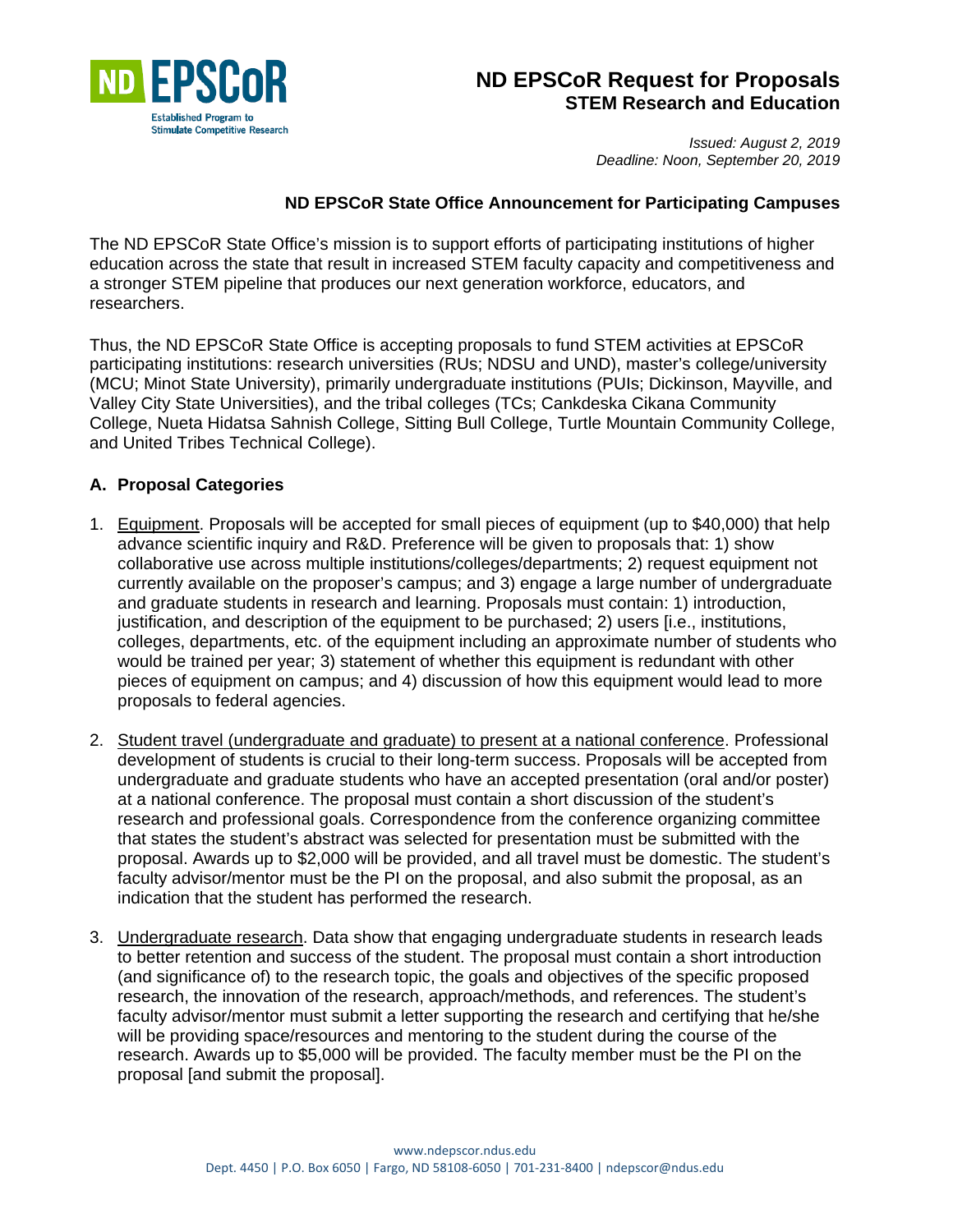- 4. Seed awards for faculty to collect preliminary data for the preparation of *federal* STEM proposals. Funding will be provided to researchers for the specific purpose of gathering preliminary data needed for proposal preparation and submission to a federal agency. Funds may be used for materials and supplies, student support (undergraduate and graduate), and operating services (e.g., recharge center fees). Proposals must provide an introduction and justification for the research, description of the research and data to be collected, the specific federal agency RFP to which a proposal will be submitted, and a short biosketch (2 page) for all participating researchers. Priority will be given to collaborative, interdisciplinary teams/research. Awards of up to \$10,000 will be provided.
- 5. External proposal review for large, collaborative and interdisciplinary STEM efforts. The competition for federal research dollars has grown substantially over the past decade. In addition, federal agencies are placing a significant focus on interdisciplinary, cross-cutting efforts. Funds for external peer review will be provided to large, interdisciplinary teams/efforts to help position researchers for even greater success in receiving federal awards. Requests for funds must include: 1) list of researchers/affiliations; 2) title of proposal; 3) executive summary of proposal; 4) funding amount; 5) federal agency/program and proposal due date; and, 6) short biosketch (2 page) of all participating researchers. Requests must be received at least four months in advance of the proposal due date so reviewers/review entity can be arranged. Most reviews take approximately one month once the review entity receives the proposal. Awards up to \$5,000 will be made. ND EPSCoR will contract directly with the external review entity for this service.
- 6. Seed awards for faculty and students to engage K12 in STEM outreach activities. Strengthening and broadening the STEM pipeline is a core goal of ND EPSCoR. Proposals will be accepted that focus on activities that build stronger partnerships with K12 STEM education in the state. Of particular interest are activities that engage underrepresented/underserved students and result in an increased awareness and interest in STEM careers. Proposals must include: 1) introduction and justification for the activity (i.e., is it grounded in a best practice); 2) description of the activity; 3) description of the K12 partner entity; 4) is this a new or existing activity with this partner; 5) target audience (i.e., grade level, student demographics, etc.); 6) is this a formal or informal activity program; and 7) short biosketch (2 page) of each participating faculty. If an IRB will be needed, proof of an exemption and/or active IRB number will be needed prior to releasing funds. Awards up to \$6,000 will be made.

## **B. Eligibility**

All tenure-track and tenured faculty, or faculty at a tribal college, from an EPSCoR participating institution are eligible to apply for funding.

## **C. Proposal Submission Deadline**

Proposals are due to the ND EPSCoR office no later than noon on September 20, 2019. Proposals for external review of large collaborative and interdisciplinary efforts follow the submission guideline given under section A, item #5.

The state office has a limited amount of funds to disburse; thus, the submission of a proposal does not automatically guarantee funding.

## **D. Funding Availability**

It is anticipated that funds will be released by October 15, 2019 and may be used through May 31, 2020.